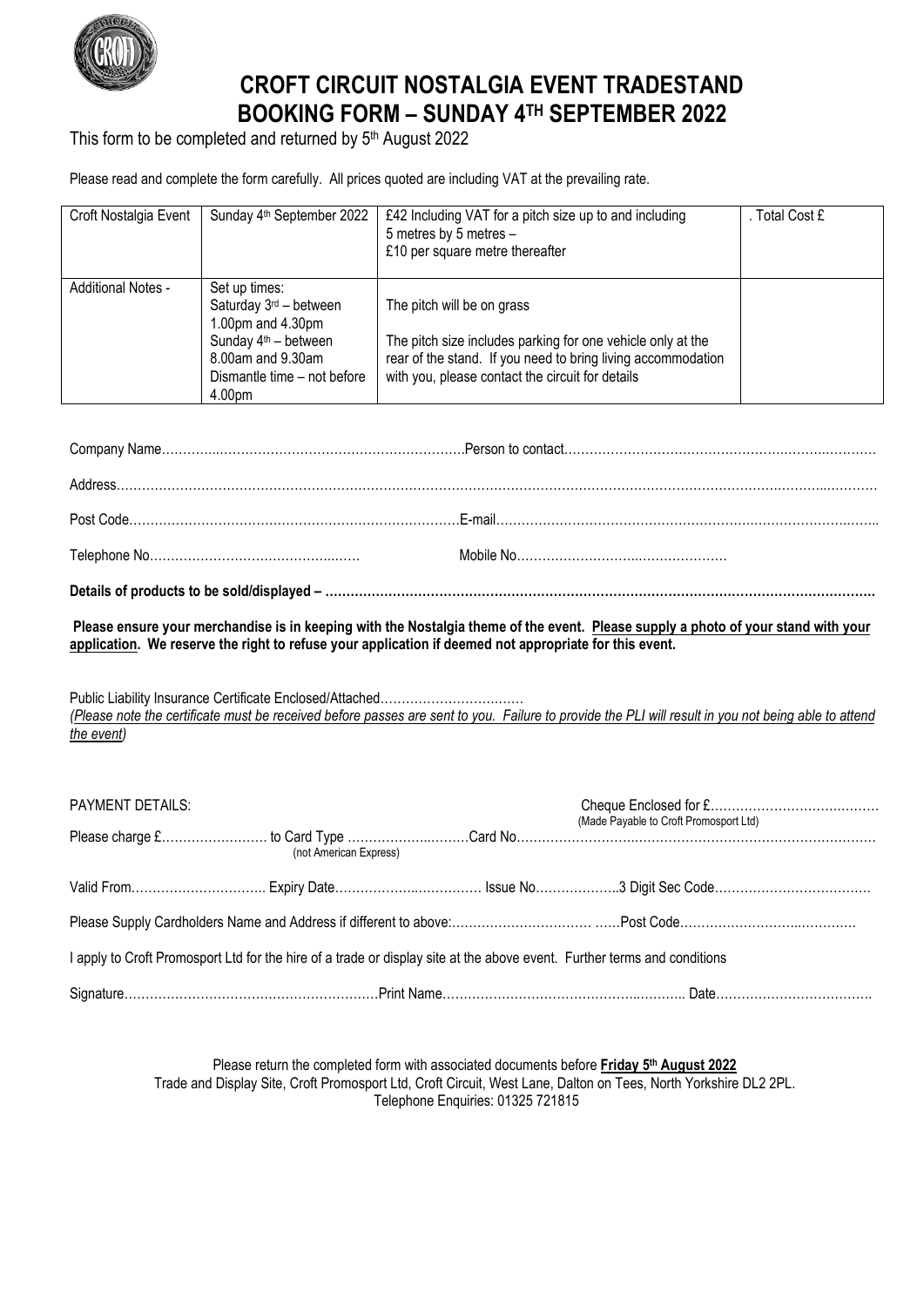

## **GENERAL INFORMATION - Nostalgia Event -**

**Location** of site is influenced by the nature and size of the event.

**Access** - On arrival at the circuit you will be shown to your allocated space, however during busy periods you may be asked to wait in the holding area before being sited. **Do Not Presume you know where your allocated area is.**

Hours of arrival for setting up are

- Saturday  $-1.00$ pm to 4.30pm
- Sunday 8.00am to 9.30am

Unless previously arranged there will be no access to set up trade sites outside of these times.

Confirmation of the access times will be advised again when the passes are posted to you.

You may not dismantle your trade stand until after 4.00pm on the day of the event.

**No Animals Admitted** - It is a condition of admission to the circuit and car parks that no animals are allowed.

**Personnel and Vehicle Passes** Each accepted booking for a Trade/Display site will be allocated the following.

Personnel Passes - 2 Vehicle Passes - 1 x vehicle to park behind the stand Additional Passes maybe purchased – please contact the circuit direct on 01325 721815

Passes will be sent out 10 days prior to the event providing payment has been received.

These passes are not to be transferred or sold in exchange for money. Any person found to be doing this, will be asked to leave the site immediately.

**Payment Terms** – Payment must be made at the time of booking a site. Payment by bank transfer or credit/debit card will be required upon receipt of the signed booking form. Payment by cheque must be received with the signed booking form at least 14 days prior to the event. We regret we cannot receive cheques after that time and payment must then be by credit/debit card or Bank Transfer.

A VAT receipt will be issued.

Access to the site is not available until full payment has been received.

**Cancellation Terms:** When notice of cancellation is given 14 days prior to the booked event, a refund less an administration fee of £15 will be given. Where the hirer fails to attend a booked event or to cancel the booking within 14 days of the event no amount will be refunded.

**Value Added Tax:** All prices quoted are subject to VAT at the prevailing rate.

**Space** at Croft Circuit is only available if booked in advance. Do not turn up without booking and paying in advance of the event.